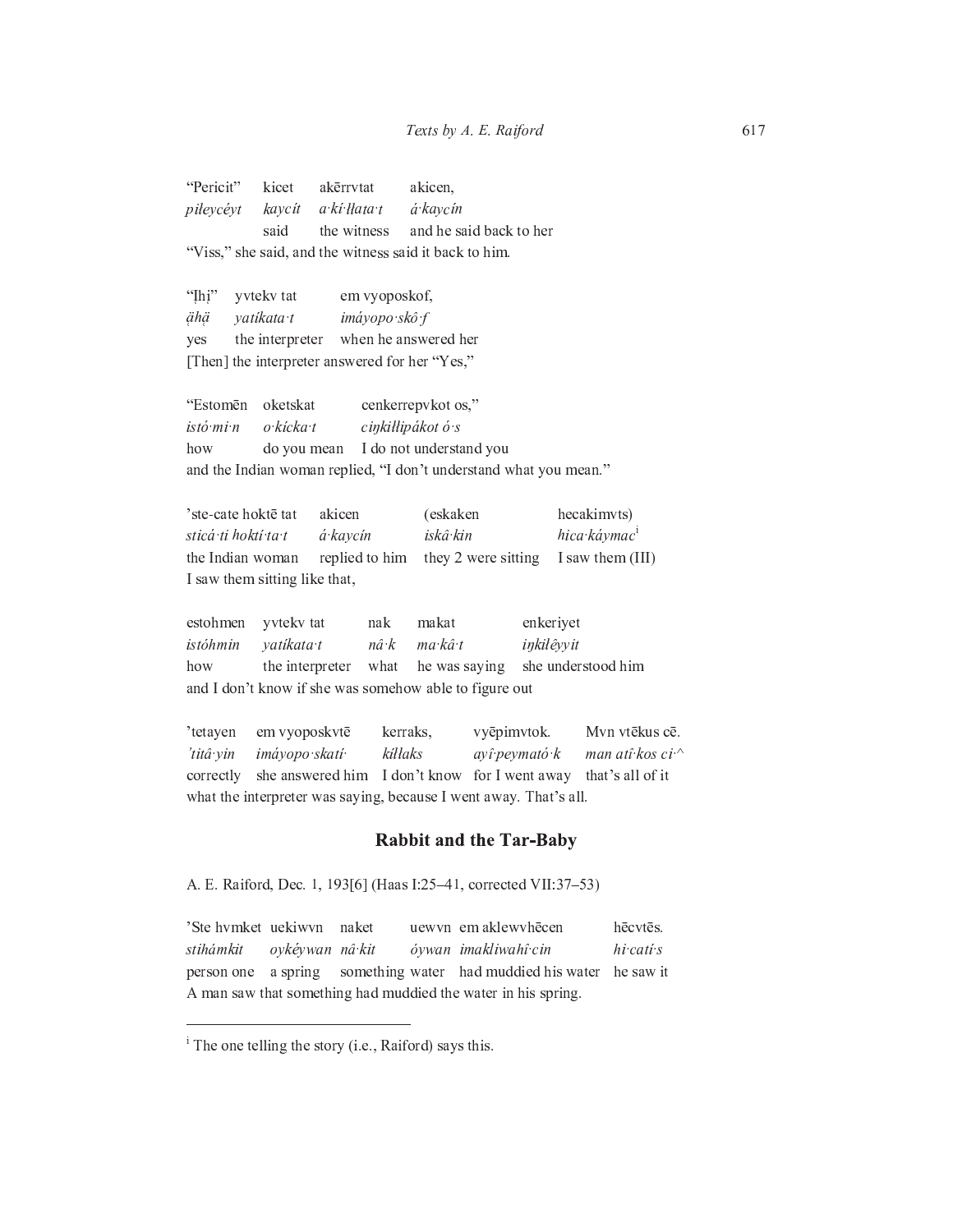Naket omat, kerrekatēs. Naket omat, kerretv komvtēs. nâ kit o mâ t killiká ti s nâ∙kit o∙mâ∙t killitá ko matí s it was he didn't know what he wanted what it was to know He didn't know what it was. He wanted to know what it was.

Momen nak vhaken helokwyn eshahyet, mo mín  $n\hat{a}$ · $k$ ahá kin hilókwan isháhyit then something [image] wax making it [of] And he made a figure of pitch

vhaken sakhuericvtēs. ueki-tempen **VV** nak sakhóyłeycatí s oykeytímpin nâ k ahá kin  $\mathcal{V}a$ by the spring  $[this]$ something [image] he stood it and stood this figure by the spring.

Momen sakhueren ohhvyatkvtēs. vlahket. Momof cufet vrētt omvtet ali tto matit<sup>19</sup> mo mín sakhôylin óhhaya tkatí s mo mô f cofit aláhkit rabbit it had been it stood there all night and came then And it stood there all night. Now it had been Rabbit going about, and he came,

nak vhake hehcet oh-ahyet "Cenvfkarēs!" kicvtēs. nâ•k ahá ki híhcit ohháhyit cináfká li s kaycati s went up to it I'll hit you he told it [something image] saw it saw the figure, went up to it, and said, "I'll hit you!"

a nak makekon Kicof, nafkvtēs. Enke hvmkan esnafkvtēs. a nâ k má kikon kaycô f na fkatí s  $\n *inki*\n$ hámka n ísna fkati s when she told it this back it didn't answer he struck it he hit it [with] [hand one] When he said that, it didn't say anything, so he hit it. He hit it with one paw.

Nafkaten enke 'mvlokpvtēs. Momen hvta "Cenvfkarēs!" kicvtēs. málo kpatí s mo mín hatâ <sup>n20</sup> nâ fka tin íŋki cináfká li s kaycati<sup>'</sup>s when he struck it his hand stuck [then] again I will hit you he told it this When he hit it, his paw stuck to it. And he said again, "I'll hit you!"

vpvlhvmkan esnvfiken, Momen enke mvo 'mvlokpvtēs. Momof, mo mín inki apalhámka n isnafêykin málo kpatí s  $mo \cdot m\hat{o} \cdot f$  $maw'$ other one he struck it with [that, too] [then] hand it stuck and And he hit it with his other paw, and that one stuck too. Now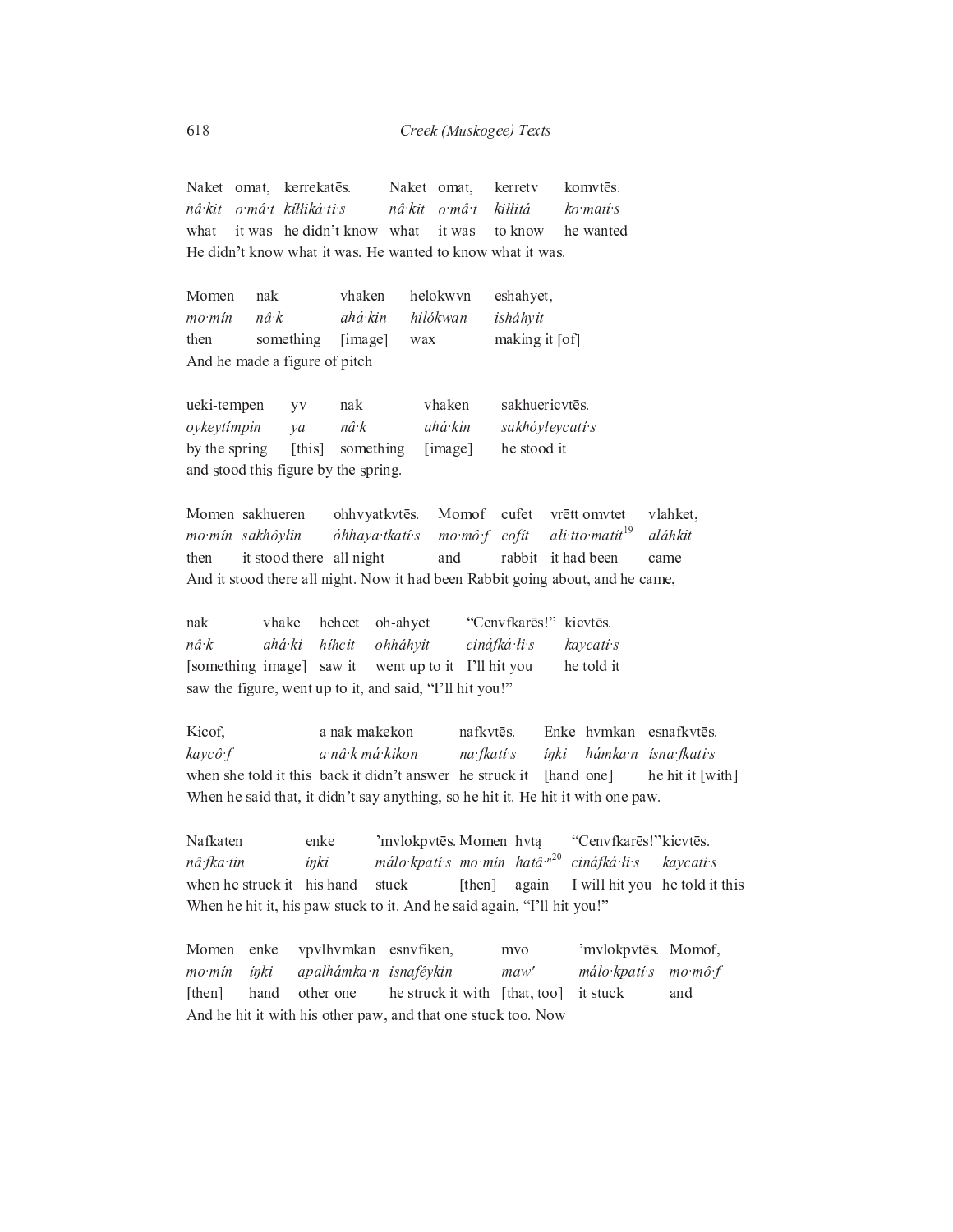'mvloklopēpekv, "Cetakkarēs!" kicvtēs. takkvtēs. enke hokkolvt Momen ínki hokkó lat 'maloklopî pika citá kká li s kaycati s  $mo·min$ ta kkatí s both had stuck I'll kick you he told it [then] he kicked it hands both of his paws were stuck, so he said, "I'll kick you!" And he kicked it.

Takkat. ele 'mvlokpēpvtēs. Momen hvtvm, "Cvle vpvlhvmkan escetakkarēs!" tâ kka t ilí 'malókpi patí s mo mín hatâm calí apalhámka n iscitá kká li s kicking it foot it stuck again my foot other one I'll kick you with [then] When he kicked it, his foot stuck to it. And again he said, "I'll kick you with my other foot!"

kicvtēs. Takkof, 'mvlokpēpvtēs. Momen ele omvlkvt  $mv<sub>0</sub>$ kavcati s ta kkô f  $maw'$ 'malókpi patí s mo mín ilí omálkat he told it when he kicked it [that.too] it stuck then feet all When he kicked it, that one stuck too. And all his feet

'mvloklopēpekv, estonko tetat ekv tvl 'myhosken hēcof. omis, 'mahô skin<sup>ii</sup> 'maloklopî pika istónko 'titâ t o mêys iká tâl<sup>i</sup>  $hi$ : $c\hat{o}$  f couldn't do anything but was left had stuck head only when he saw were stuck to it, and he couldn't do anything, but when he saw he still had his head,

"Ececakharēs!" kicvtēs. Momen vcakhytēs. Vcakhaten, ekvo acâ kha tin<sup>iii</sup> icicákhá li s mo min aca khati s ikaw' kavcatí s I'll butt you he told it then he butted it when he butted it his head, too he said, "I'll butt you!" And he butted it. When he butted it, his head stuck

'mvlokpēpvtēs. Momof, estonko tetayvtēs. Estonko tetayekv, vlikvtēs. 'malókpi patí s mo mô f istónko ('ti)tâ yati s istónko ('ti)tâ yika alêykati s he couldn't do anything not doing he stayed there stuck and to it, too. And he couldn't do anything. Unable to do anything, he stayed there.

Momof, ueki-pucaset vlahket eshēcvtēs. Momen eshēcat  $mo$   $m\hat{o}$  f oykeypocá·sit aláhkit íshi catí s mo mín íshi câ t and then spring-owner came found him [then] finding him] Then the owner of the spring came and found him. And when he found him,

<sup>&</sup>lt;sup>i</sup> Long way: *iká tálki t*.

<sup>&</sup>lt;sup>ii</sup> Also said once: 'mahô skika.

iii For short: acâ kha n.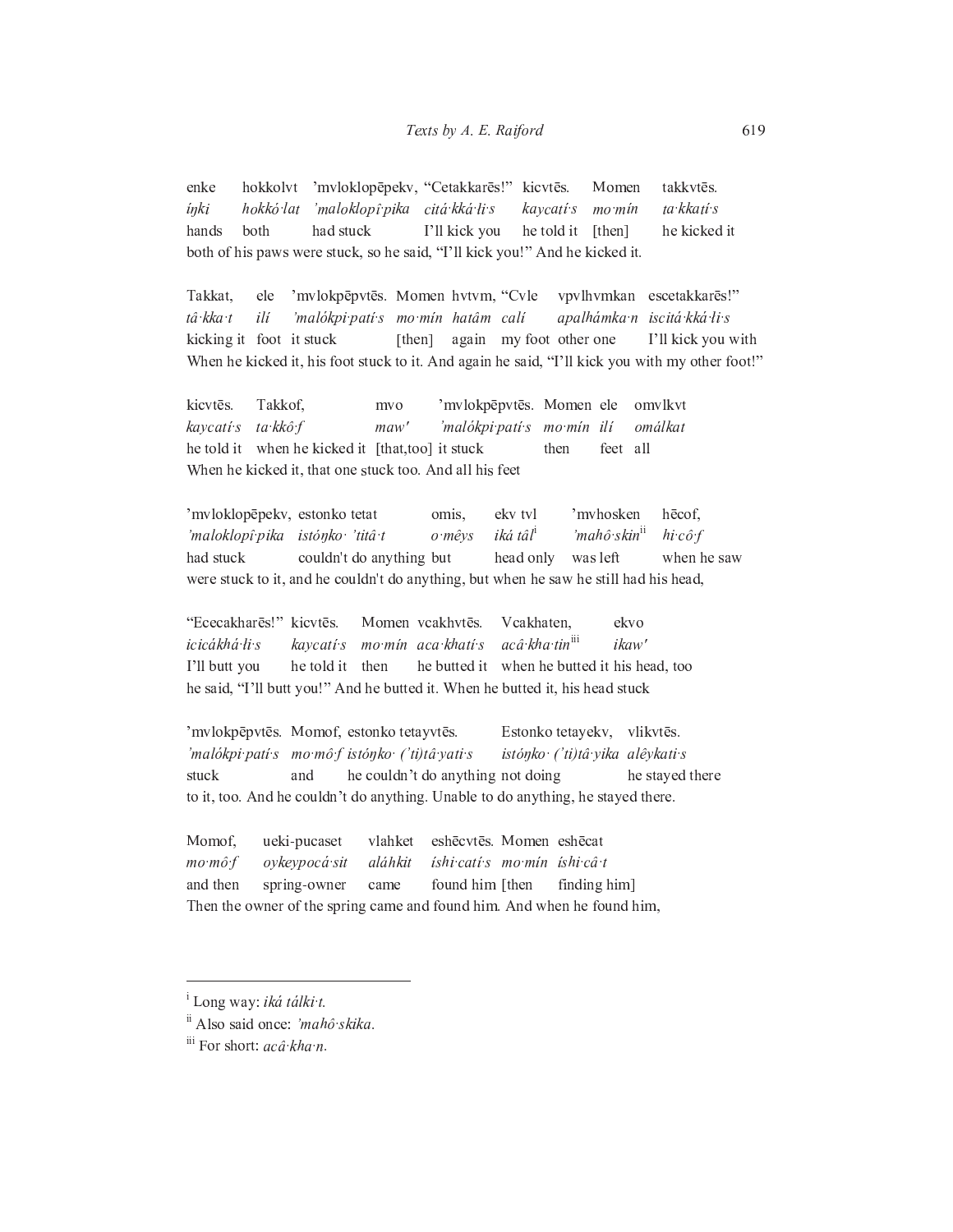"Cent ontskvt tisē!" kicvtēs. Momen "Celēcvranvyat tvlkēs!" kihcet ohmof, cínt ónckatteysi ' kaycati's momin cilí cała navâ t tâlki s kévhcit  $\delta h$ mo $\cdot f^i$ it has been you he told it and then I will have to kill you saying to him after he said, "So it was you! I'll have to kill you!" he said, and then,

"Estomēn celēcvyē tetayat kerrykot os" kicof. Cufet okat. (i)stó min cilí cayi ('ti)tâ ya t killakot ó s  $cofit$  $o\,k\hat{a}\,t$ kaycô f how [I can] kill you I don't know saying Rabbit said "I don't know how to kill you," he said, and Rabbit said,

"Cvlec vranetsket on omat, estomen res enholwykus mahat cylecetske tayat calí cala níckit ó n o mâ $\,t^{21}\,$  (i)stó mi n 'lisinholwakosmâ ha  $t$  -calí cícki $\,$  tâ ya  $t$ if you're going to kill me how the worst way you can kill me "If you're going to kill me, I'll tell you the very worst way

cem onvyvranis" kicvtēs. Estomēn oketska?" ueki-pucaset cimonayáła néys kaycati s  $(i)$ stó mi n o kícka $\cdot$ oykeypocá·sit I'm going to tell you he told him how do you mean? the spring-owner you can kill me." "How do you mean?" the spring-owner

kihcet em pohvtēs. Momen Cufet 'mvyoposket okat káyhcit ímpo hatí s mo mín  $cofit$ mávopo skít o kâ t saying he asked him and Rabbit answered and said asked. And Rabbit answered,

kvco-rakko-lane vlkat rakkus mahat esliket "Estymin on omat mvn kaco łakkolá ni âlka t łakkosmâ ha t islêykit  $\acute{o}$  n  $o$  m $\hat{a}$  t istamêyn  $man$ where greenbrier-patch the biggest the patch wherever it is there "If you go and throw me where the biggest greenbrier patch is,

rvcak-vwiketsken on omat cvlēcetskvhēs: kvco-lane cvsekē yvrētok, orēn 'łacakkawêykickin ó n o mâ t cali cickahi s kaco lá ni  $\delta$ in casikí váli to k if you go and throw me in you will kill me the briers awfully will stick me you'll kill me: for the greenbriers will stick me terribly

<sup>&</sup>lt;sup>i</sup> For kéyhcit óhmo f, informant said also kéyhco f.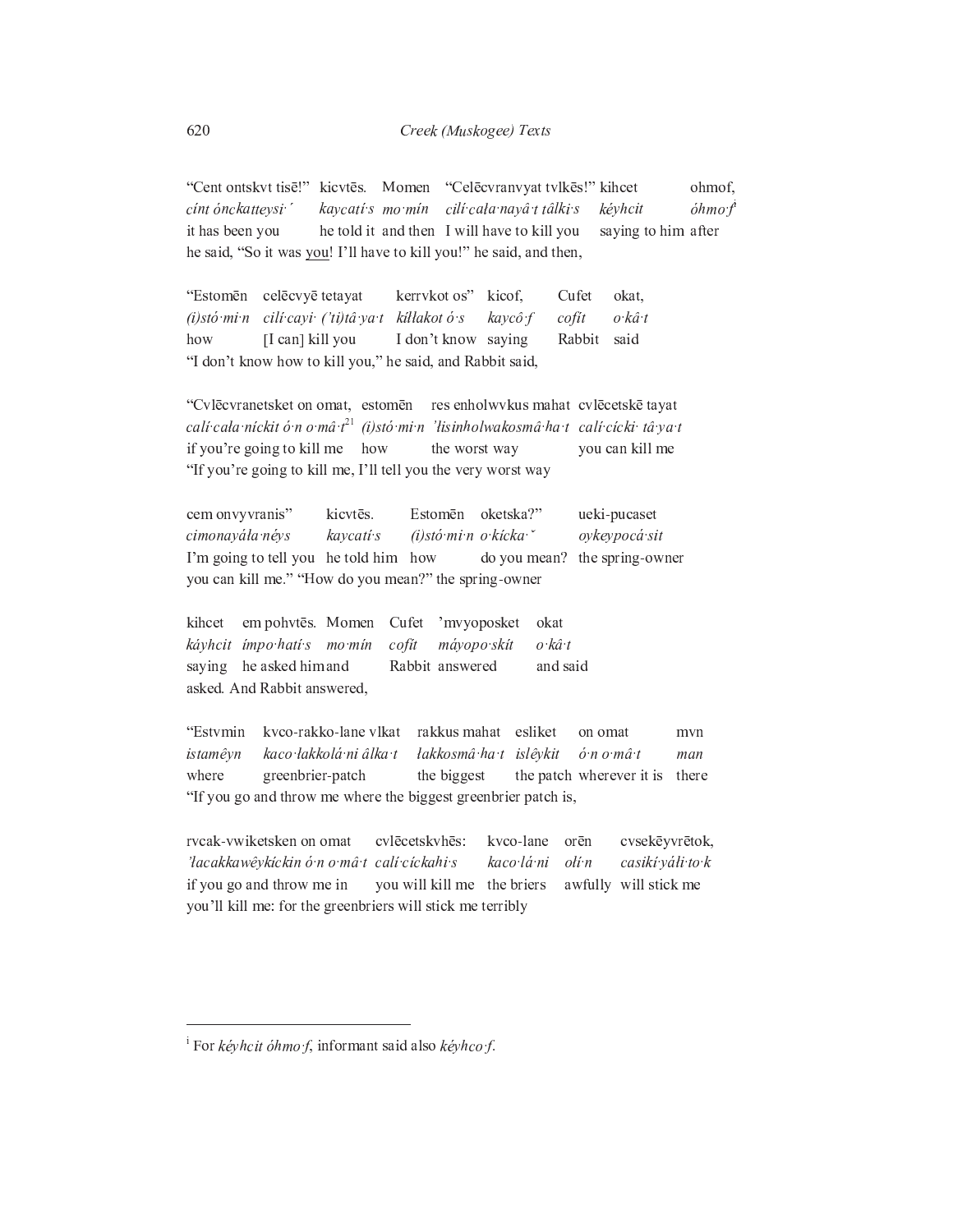vnretvfvrētok. hymkyn cvhvrpeu Momof cvna momen mo mín caháłpiw' anlitáfáli to k mo mô f caná hámkan my skin, too it will tear it for me and my body whole and and tear my skin too. And the greenbrier's thorns

kvco-lane em fyskē cysekēyekv, momen cvhvrpeu omvl' kaco lá ni casikî vika mo mín cahálpiw' imfaskí  $\alpha$ mál the green brier stickers will stick me and my skin, too whole will puncture my whole body, all my skin too

cvstemērkekv, feknokketv vnletvfepovekv, momof vnhavekv, tetan anlitáfipô vika  $mo \cdot m \hat{o} \cdot f$ castimî łkika<sup>22</sup> fiknokkitá 'tită "n anhâ vika [much] it will cause me will be torn to pieces and I will suffer heart-ache will be torn to pieces, so then I will suffer; it will cause me much heartache,

cvstemerkēt cvlepvrēs" kicvtēs. "Tetayē on oks" ueki-pucaset enkomof, 'titâ yi ô n ó  $ks^{23}$  oykeypocá sit castimíłki t calipáłi s kaycati s ínko mô f I will suffer I will die he told him he was about right spring-owner he thought and I will die pitifully," he told him. "That might be," the spring-owner thought

Momen kvco vlkat er es ohret esayvtēs, kvco-lane vlkat erakwikvranat. kaco lá ni âlka tilakwéykala nâ timo mín kacó âlka tilisóhlit<sup>24</sup> isa vatí s he took him green-brierpatch to throw him in then brier-patch he got there with it and took him to throw him in the greenbrier patch. And having got to the brier patch,

"Yv oman oketskisa?" kicet. "Ihi, Cufen em pohvtēs. mvn okvyis" ya ô ma n  $o$  kickeysa $\sim$ kavcít  $\text{cofin}$  *impo hati s*  $ey<sup>n</sup>h$ éy<sup>nii</sup> man o kayêys like this did you mean he told him Rabbit asked it that is what I meant yes he asked Rabbit, "Did you mean like this place?" "Yes, that's what I meant,"

kihcet, em vyoposkvtēs. Momof ele-yopyn enhylythiheet "Mon omat, káyhcit imáyopo skatí s mo mô f iliyopán inhalathéyhcit môn o mâ t he told him he answered then hind-legs got him well he replied. Then he held him by the hind legs and told him, "Well then,

 $\alpha$ <sup>i</sup> Or: o kíckevka $\alpha$ 

<sup>&</sup>lt;sup>ii</sup> Phonetically:  $\epsilon h \epsilon$  (do re).